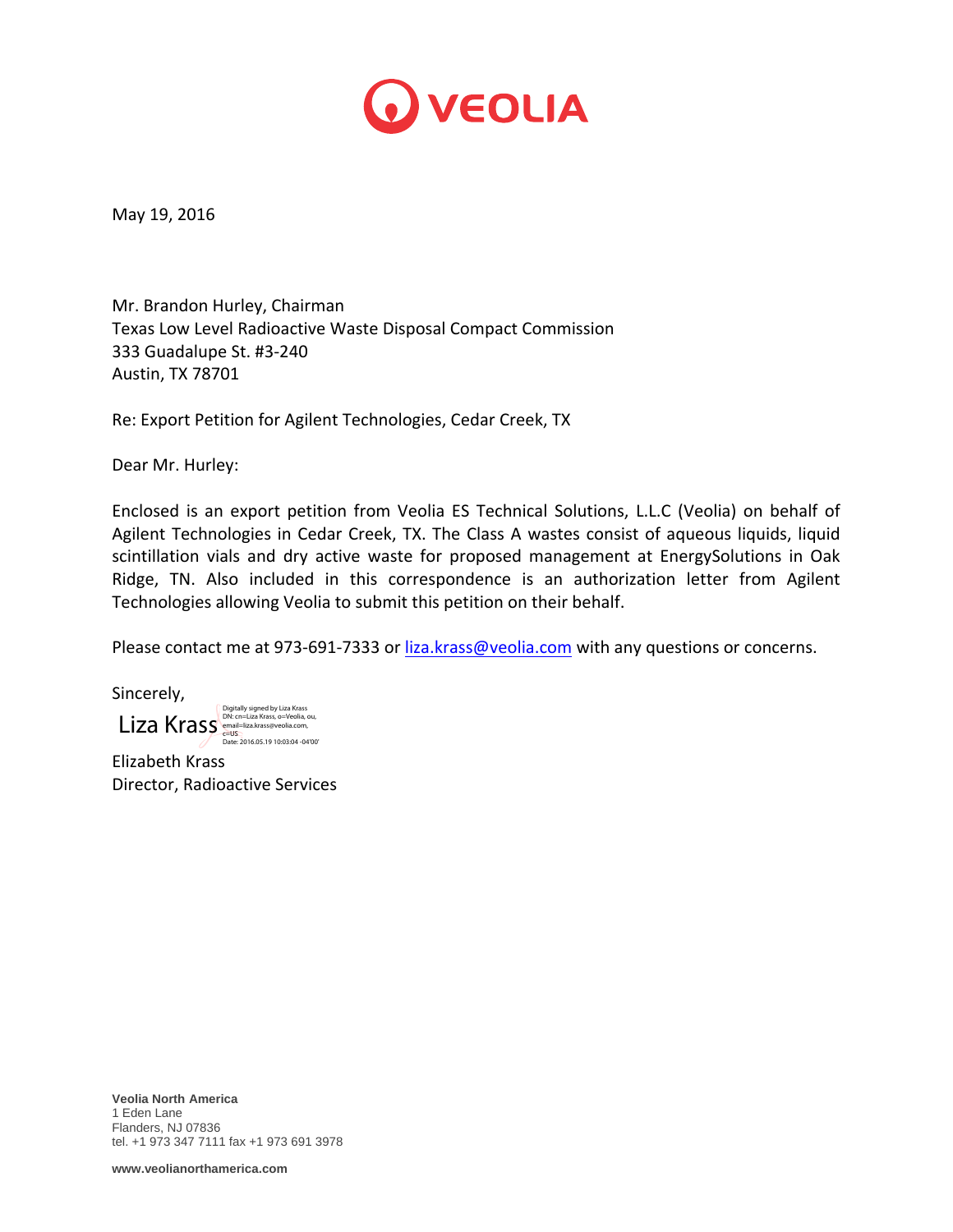### **TLLRWDCC §675.21—EXPORTATION FORM**

**TEXAS LOW-LEVEL RADIOACTIVE WASTE DISPOSAL COMPACT COMMISSION PETITION FOR EXPORTATION OF NON-PARTY LOW-LEVEL RADIOACTIVE WASTE. THIS PETITION MUST BE COMPLETED BY APPROPRIATE REPRESENTATIVES OF THE DEPARTMENT OF DEFENSE, THE GENERATOR, OR A BROKER.**

| I. | <b>Petitioner Information:</b> |  |
|----|--------------------------------|--|
|----|--------------------------------|--|

| Entity Name: Veolia ES Technical Solutions, L.L.C.                |  |  |  |
|-------------------------------------------------------------------|--|--|--|
| Contact Person, Title: Liza Krass, Director, Radioactive Services |  |  |  |
| Phone: 973-691-7333                                               |  |  |  |
| Email: liza.krass@veolia.com                                      |  |  |  |
| Website: www.veolianorthamerica.com                               |  |  |  |
| Business Address: 1 Eden Lane                                     |  |  |  |
| Flanders, NJ 07836                                                |  |  |  |
|                                                                   |  |  |  |
| Mailing Address: 1 Eden Lane                                      |  |  |  |
| Flanders, NJ 07836                                                |  |  |  |
|                                                                   |  |  |  |
|                                                                   |  |  |  |
|                                                                   |  |  |  |

Is applicant:

- Generator
- Broker X
- Department of Defense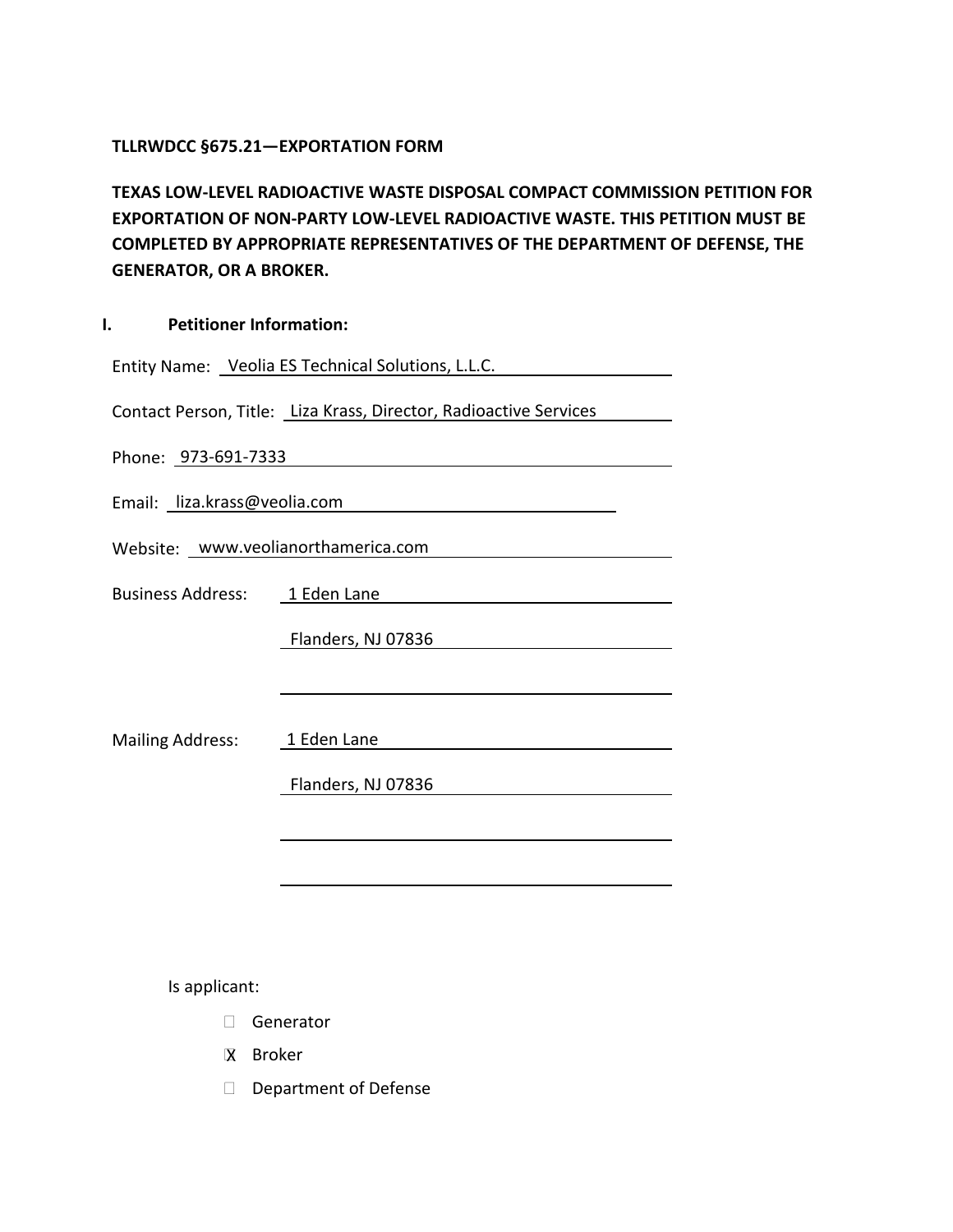### **II. Generator Specifications:**

- A. Generator type:
	- Industrial
	- Academic/Research X
	- Medical
	- **Utility**
	- Government

### **III. Export Permit Period:**

Export petitions generally will be granted to expire on August 31 (that is, the end if the Compact's fiscal and operating year). If you are seeking a term that would extend over more than one fiscal year, please explain the unusual circumstances that would justify a deviation from this principle?

l

l

l

l

l

## **IV. Waste proposed for exportation:**

Waste Volume (Cubic Feet): 32 cuft Waste Radioactivity (Curies): 0.008 Waste Classification:

- X Class A,
- $\Box$  Class B, and/or
- □ Class C

# Generator:

Agilent Technologies 1834 Highway 71 Cedar Creek, TX 78612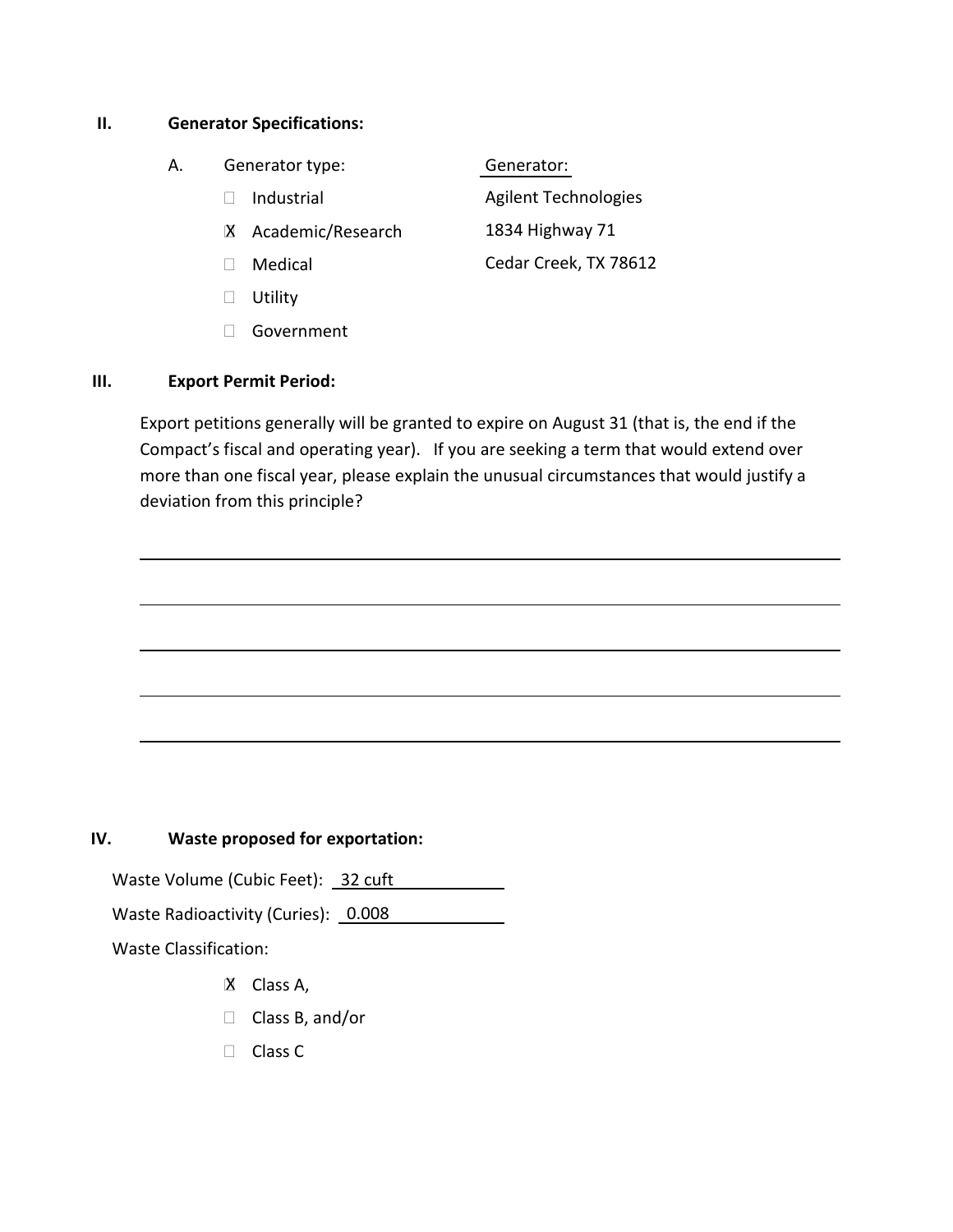If Class B and/or Class C is indicated, provide explanation for cause to export.

\_\_\_\_\_\_\_\_\_\_\_\_\_\_\_\_\_\_\_\_\_\_\_\_\_\_\_\_\_\_\_\_\_\_\_\_\_\_\_\_\_\_\_\_\_\_\_\_\_\_\_\_\_\_\_\_\_\_\_\_\_\_\_\_\_\_\_\_\_\_\_\_\_\_\_\_\_\_

\_\_\_\_\_\_\_\_\_\_\_\_\_\_\_\_\_\_\_\_\_\_\_\_\_\_\_\_\_\_\_\_\_\_\_\_\_\_\_\_\_\_\_\_\_\_\_\_\_\_\_\_\_\_\_\_\_\_\_\_\_\_\_\_\_\_\_\_\_\_\_\_\_\_\_\_\_\_

\_\_\_\_\_\_\_\_\_\_\_\_\_\_\_\_\_\_\_\_\_\_\_\_\_\_\_\_\_\_\_\_\_\_\_\_\_\_\_\_\_\_\_\_\_\_\_\_\_\_\_\_\_\_\_\_\_\_\_\_\_\_\_\_\_\_\_\_\_\_\_\_\_\_\_\_\_\_

Name and Location of Proposed Treatment and /or Disposal Facility:

EnergySolutions, Oak Ridge, TN

Approximate Date of Proposed Exportation (if known):

On or before August 31, 2016

Waste Description: (1) Aqueous waste containing 10% ethanol in solution with tritium packaged for incineration, (2) liquid scintillation vials with tritium packaged for incineration,

and (3) dry active waste (DAW) with tritium packaged for compaction.

l

l

Justification for Exportation: <u>(1) The aqueous waste contains 10% ethanol, exceeding WCS' VOC</u> limit of 500 ppm, making this waste not viable for management via solidification at WCS.

(2) The scintillation vials and the dry active waste, while meeting the overall Table 1 Exempt

Concentration Limits for H-3, would require case specific surcharges. (3) WCS would increase

the volume for disposal of the scintillation vials upon solidification treatment. (4) The volume and (3) dry active waste (DAW) with tritium packaged for compaction.<br>
ustification for Exportation: (1) The aqueous waste contains 10% ethanol, exceeding WCS' VOC<br>
limit of 500 ppm, making this waste not viable for managem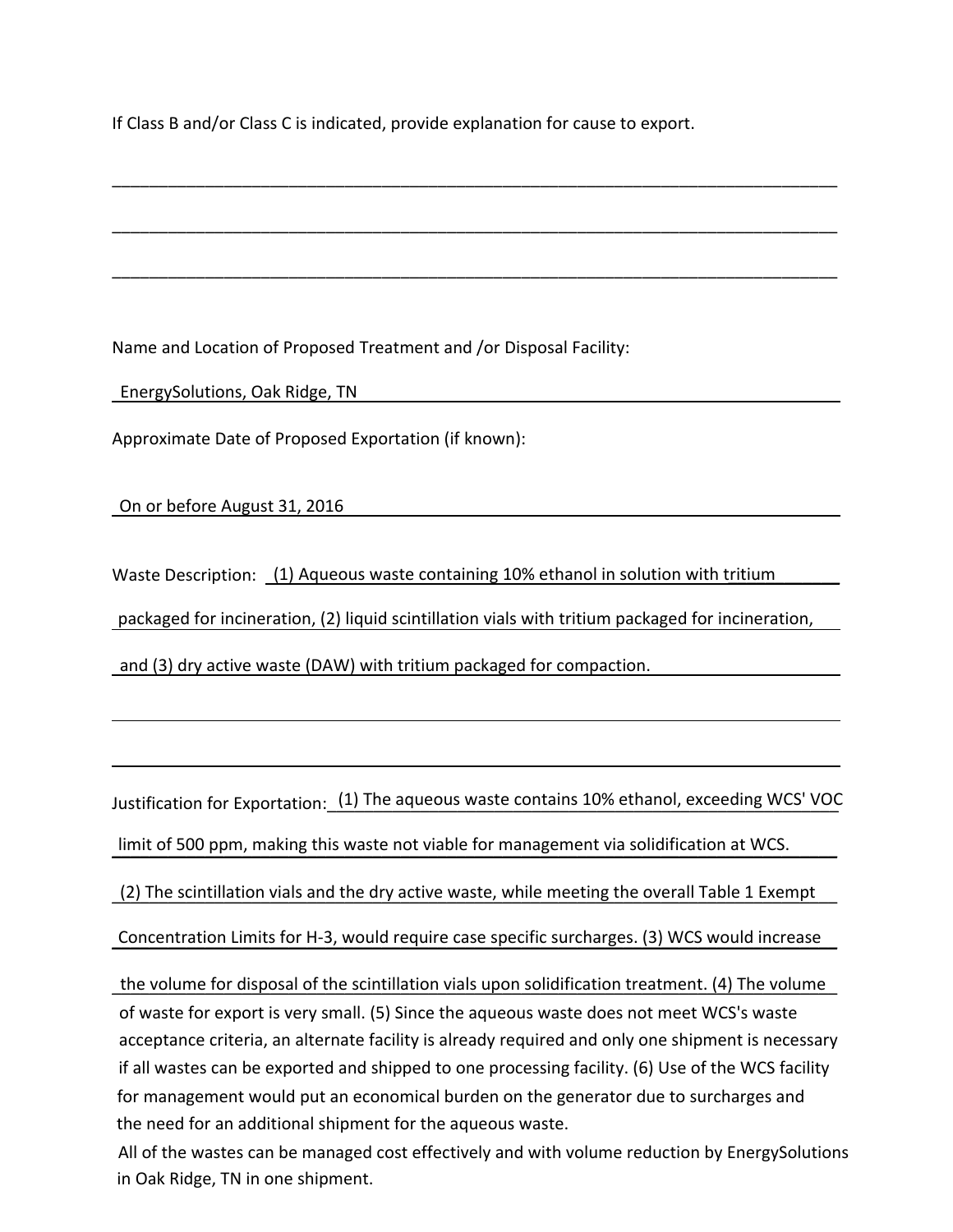## **V. Compliance**

Does Petitioner have any unresolved violation(s), complaint(s), unpaid fee(s), or past due report(s) with the Texas Low-Level Radioactive Waste Disposal Compact Commission?

- X No.
- $\Box$  Yes. Please explain and attach applicable documents.

Does Petitioner have any unresolved violation(s), complaint(s), unpaid fee(s), or past due reports associated with radioactive waste receipt, storage, handling, management, processing, or transportation pending with any other regulatory agency with jurisdiction to regulate radioactive material including, without limitation, the Texas Commission on Environmental Quality (TCEQ)?

- XI No.
- $\Box$  Yes. Please explain and attach applicable documents.

## **VI. Certifications**

Petitioner hereby certifies\* the following:

- X The information provided herein is complete, accurate, and correct.
- The low-level radioactive waste for which this Export Petition is submitted X will be packaged and shipped in accordance with applicable state and federal regulations and is acceptable for disposal at the proposed disposal facility.

If a Broker is submitting this petition on behalf of the Petitioner, the Broker hereby certifies\* the following:

> The Broker submitting this Export Petition is authorized by the Petitioner to Xact on behalf of the Petitioner related to this Permit for Exportation of In-Compact waste. A copy of written documentation containing such authorization is attached to this Export Petition.

\* If any box is left unchecked, the Commission will assume that requirement was not met.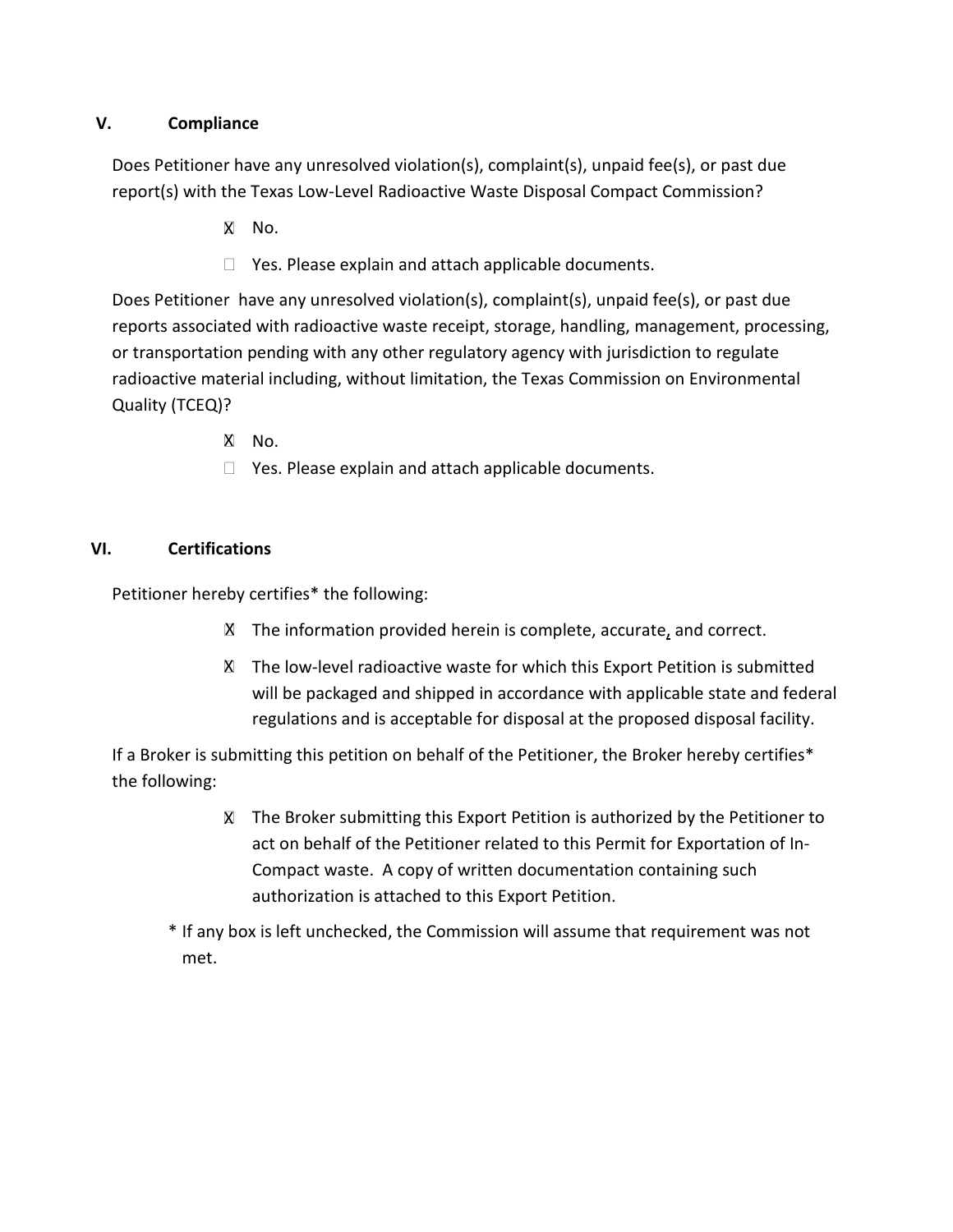# **VII. Authorized Signatory:**

Elizabeth Krass

| Print or type name<br>Digitally signed by Liza Krass<br>Liza Krass<br>DN: cn=Liza Krass, o=Veolia, ou,<br>email=liza.krass@veolia.com, c=US<br>Date: 2016.05.19 10:03:41 -04'00" |  |
|----------------------------------------------------------------------------------------------------------------------------------------------------------------------------------|--|
| Signature                                                                                                                                                                        |  |
| Director, Radioactive Services                                                                                                                                                   |  |
| <b>Title</b>                                                                                                                                                                     |  |
| May 20, 2016                                                                                                                                                                     |  |
| Date                                                                                                                                                                             |  |

# **VIII. ATTACHMENTS:**

(Attachments should include all applicable licenses, authorizations, and other materials needed or useful to fully explain the Export Petition.)